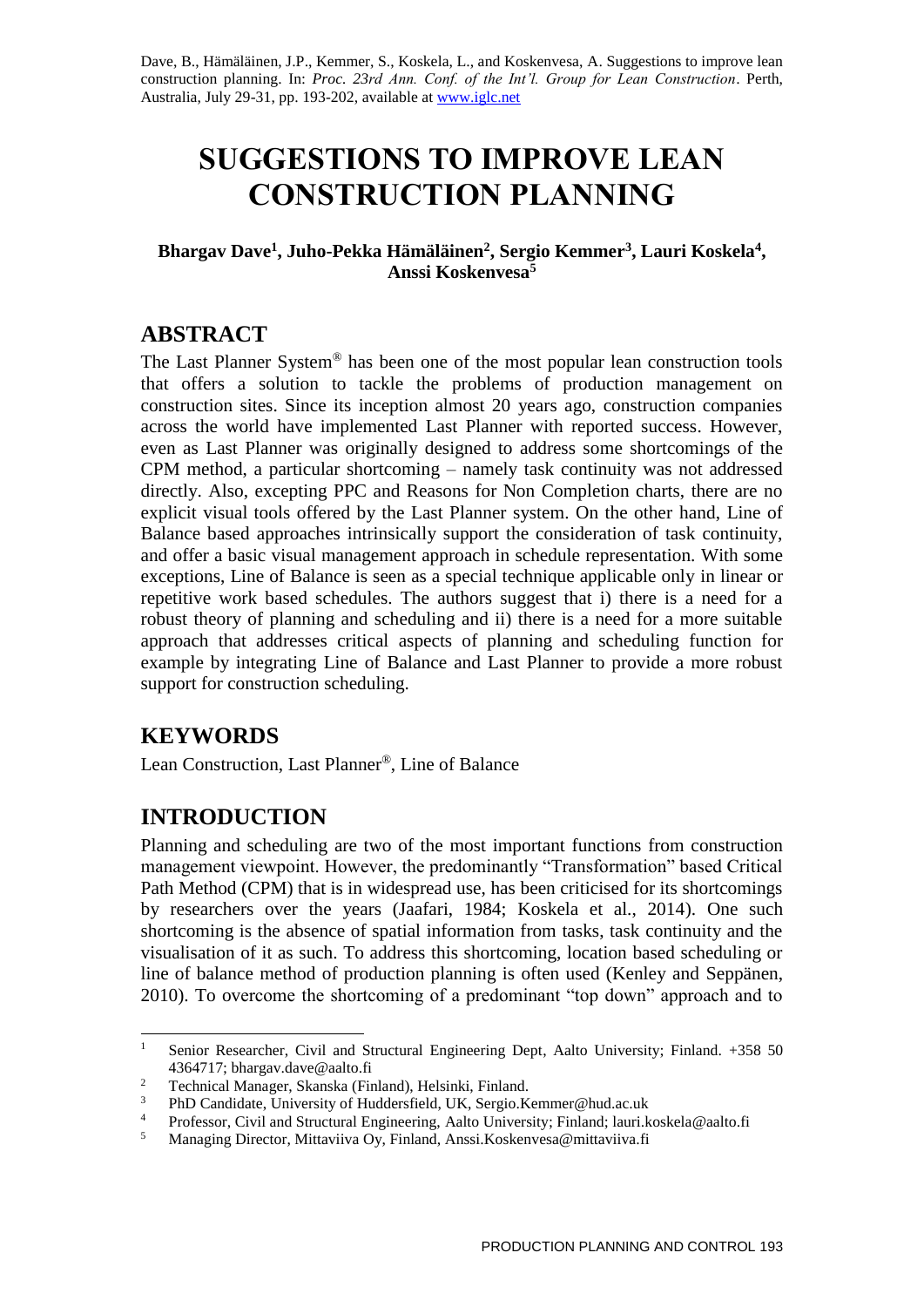better tackle the variability, the Last Planner® system of production planning was developed (Ballard, 2000), which has emerged as one of the most important lean construction tools since its inception. For many construction organisations embarking on their lean journey, Last Planner is one of the first steps taken. Researchers have also discussed integration of Last Planner with Line of Balance techniques to improve the performance of planning and scheduling in construction (Seppänen, Ballard and Pesonen, 2010).

However, there are still gaps both in practice and in research, in the planning and scheduling techniques and how they are applied in a construction project. In particular as the Last Planner system still takes the traditionally prepared Gantt as the main input (in terms of the Master) schedule, hence the shortcomings of the "T" based system are inherently present up to a certain extent. Moreover, the role of scheduling in general is not formally recognised in the Last Planner system. This makes the connection between the master schedule and low level schedules quite difficult.

This paper attempts to highlight the main gaps in current planning and scheduling methods and argues for the need for a better scheduling theory behind construction. The paper follows the constructive research methodology. The paper begins with selection of problem from practical viewpoint, proceeding to explore the problem area further through literature review. In the following section a connection to theory is made through the proposal of a unified theory of planning and scheduling. Finally, candidate solution requirements are outlined. The next steps of selecting a candidate solution, developing it further and evaluating it in real world are not within the scope of this paper but would follow in subsequent research.

## **PROBLEMS WITH PLANNING AND SCHEDULING - A VIEW FROM PRACTICE PERSPECTIVE**

Based on the practical experience of the authors there are a number of problems with the current approach to scheduling. In a study carried out by Dave, Hämäläinen and Koskela (2015), the authors presented findings on Last Planner implementation based on observations from five companies. The findings highlighted the difficulties in implementing Last Planner, especially the scheduling components by the organisations studied. Table 1 provides a summary of the Last Planner components implemented in each of the five organisations studied.

One critical point raised was that there is not enough recognition for the need for properly developed and updated master schedule i.e. if the current situation on site calls for ad-hoc actions (leading to making-do), they are carried out regardless what the schedule demands. The purpose of the schedule then loses its meaning as a driving/controlling document. The root causes of this problem lie deeper, such as the gap between the long-term plan and medium and short term plans (last planner system), and lack of recognition for an up-to-date master schedule, which results in absence of workable backlog.

Another critical aspect raised by the study was that following the implementation of Last Planner system there was somewhat an ambiguity in planning responsibility, i.e. who should be in charge of maintaining and updating the master schedule and the interface between that and the medium and short term plans.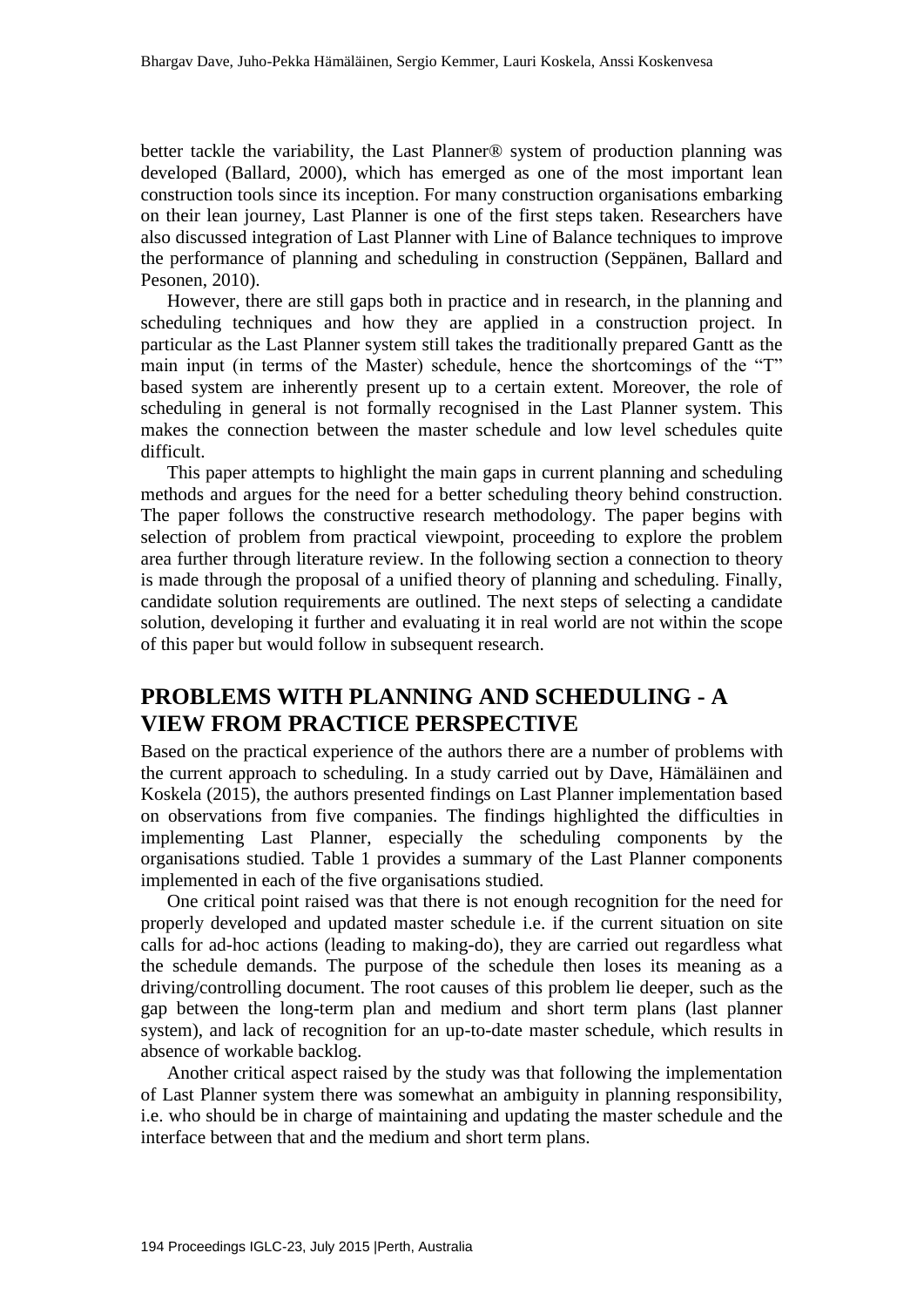| <b>LPS</b><br><b>Component</b>            | <b>Company A</b>          | Company B                 | <b>Company C</b>          | Company<br>D            | Company<br>Е                 |
|-------------------------------------------|---------------------------|---------------------------|---------------------------|-------------------------|------------------------------|
| Phase<br>Scheduling                       | <b>Not</b><br>implemented | <b>Not</b><br>implemented | <b>Not</b><br>implemented | Not.<br>implemente<br>d | Implemente<br>d              |
| Lookahead<br>Planning                     | Partial<br>implementation | Implemented               | Implemented               | Not<br>implemente<br>d  | Implemente<br>d              |
| Weekly<br>Planning                        | Implemented               | Implemented               | Implemented               | Implemente<br>d         | Implemente<br>d              |
| Collaborative<br>Planning                 | Partial<br>implementation | Implemented               | <b>Not</b><br>implemented | Implemente<br>d         | Partially<br>implemente<br>d |
| Analysis and<br>Continuous<br>Improvement | <b>Not</b><br>Implemented | Implemented               | Not.<br>Implemented       | Not.<br>implemente<br>n | Implemente<br>d              |

*Table 1 - Last Planner Implementation Summary*

These problems are not necessarily produced onsite or limited to production either. One of the major inputs in developing a detailed production schedule is design information. However, due to cost based procurement methods, or due to lack of recognition of the interface between production and design schedules, the design information is not released in time for the development of a detailed production schedule. A better interface between production and design schedule should lead to the release of design information with a pull from the master schedule.

Traditionally the schedule is an outcome of a site manager's personal experience combined with the characteristics of the project, where task durations are based on experience rather than information such as quantities, consumptions and resources. Locations in the schedule are identified but overall the schedule presentation or execution is not location based. Typically, the focus is on identifying activities / location, not the flow of locations inside and between activities.

Currently, there is too little focus on integrating various trade activities such as MEP, finishes, etc. with the main schedule, which should be planned along with every construction activity. And the sequencing order should be carefully considered, for example whether the pipes should be installed before or after the wall? That should be planned as well in the master scheduling phase and the dependencies included in the schedule.

### **LITERATURE REVIEW**

#### **CURRENT APPROACH TO SCHEDULING IN LEAN**

In lean construction, Last Planner<sup>®</sup> is the most popular production planning method, and as such, there are no explicit lean scheduling methods yet developed. The Last Planner system takes a master plan as the input and the main starting point and tracking tool (from the perspectives of milestones) (Ballard, 2000). While LPS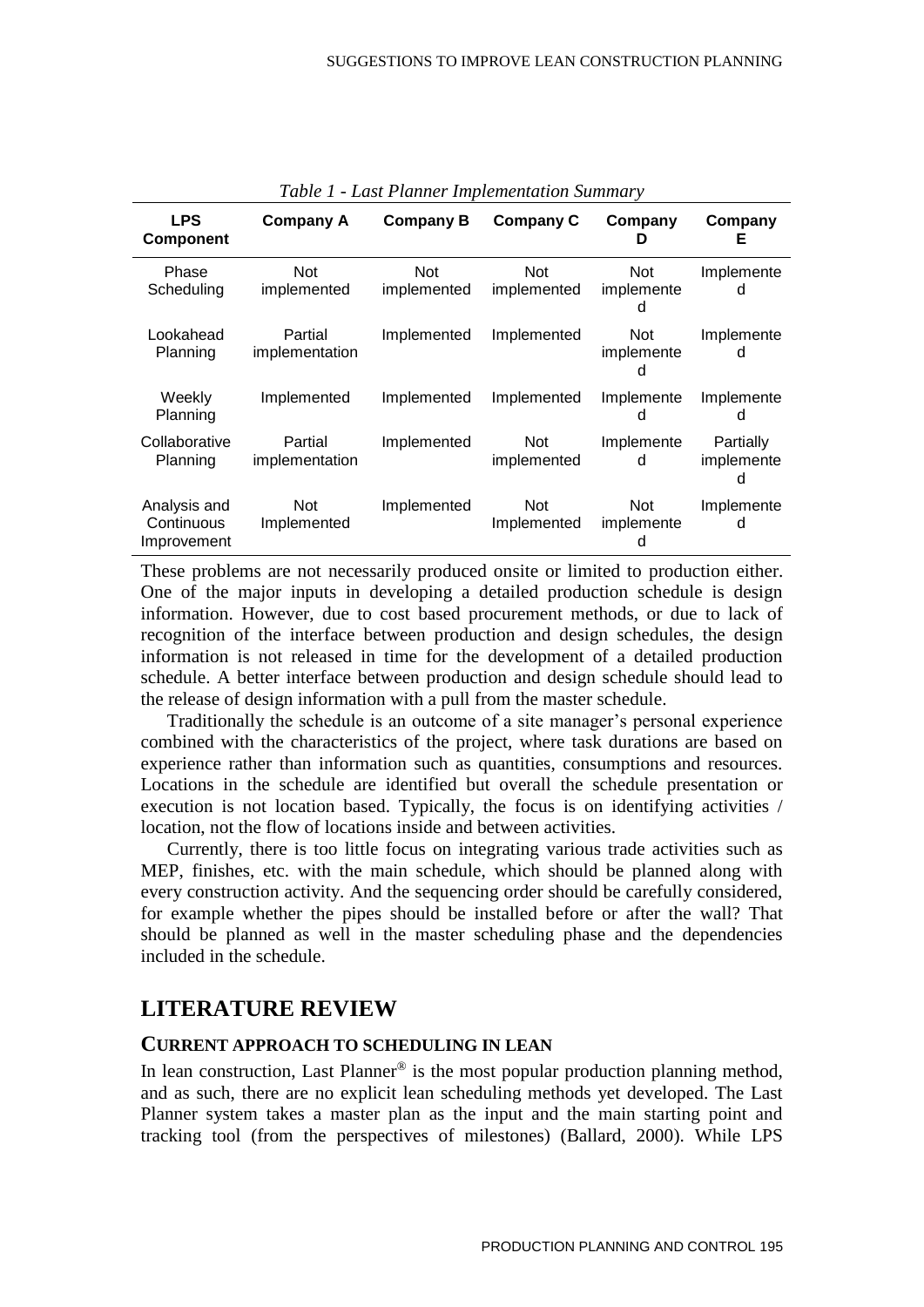attempts to overcome the problems posed by CPM (a predominantly "T" based approach), by tackling "flow" aspects and by providing a stable planning system, it does not appear to be fully addressing the problems of scheduling.

CPM is still the predominant method, which is a mathematical approach to scheduling that is based on a black box model of input>process>output. In general, this shortcoming results in underperformance of the LPS on construction projects (Dave et al., 2015). Also, the general lack of recognition and integration with a scheduling system in LPS makes it difficult to track projects as it is a scheduling system's role to provide tracking. In LPS, Post it™ notes are typically used as a scheduling aid, typically in short (commitment/weekly) and medium term planning (lookahead). However, it is a manual way of managing information that does not synchronise with other planning and scheduling systems. While the collaborative nature of planning in LPS takes care of the planning functions by addressing the shortcomings of traditional planning and scheduling methods, it does not address the scheduling functions completely. Typically, the integration with master planning, tracking, monitoring and detailed prioritisation, and conflict resolution are not explicitly addressed. Also, while LPS prescribes systematic constraints analysis, the scheduling systems used (such as Post It notes, Excel sheets, etc.) do not directly aid constraint identification as suggested by the LPS.

A study carried out in Brazil (Bortolazza and Formoso, 2006) on 133 projects where Last Planner System (LPS) was implemented highlighted that the main emphasis of the implementation had been on short-term planning. The study pointed out that the effective implementation of the lookahead planning function remained a major problem. In a similar study of over 100 projects in Chile (Alarcón et al., 2005), the authors concluded that only a selected elements of the LPS were effectively deployed, in particular, the make-ready (lookahead planning), workable backlog and corrective actions aspects were not in wide-spread implementation. The study also highlighted the lack of supply chain integration as one of the major problems.

A Swedish study (Friblick, Olsson and Reslow, 2009) in implementation of LPS based on a survey of 270 participants concluded that even though the importance of involving physical workers (i.e. the Last Planners) in the planning process is recognised, it still remains a problem area. Hence, the effectiveness of the collaborative planning aspects remains limited in practice.

It emerges from the study of past literature that one of the most widely implemented aspects of LPS is weekly planning, while lookahead planning, continuous improvement, root cause analysis and collaborative aspects remain a major challenge.

Researchers have attempted to align or evaluate integration of other planning and scheduling systems with Last Planner such as line of balance (Seppänen, Ballard and Pesonen, 2010) and critical chain (Koskela, Stratton and Koskenvesa, 2010) to bridge this gap. However, there is still a need to further develop this discussion and continue to search for a more comprehensive approach to unified planning and scheduling in construction.

In general, the main gaps that emerge from study of literature and practice are:

 Planning and scheduling not taken as a continuous activity and not carried out in an integrated manner.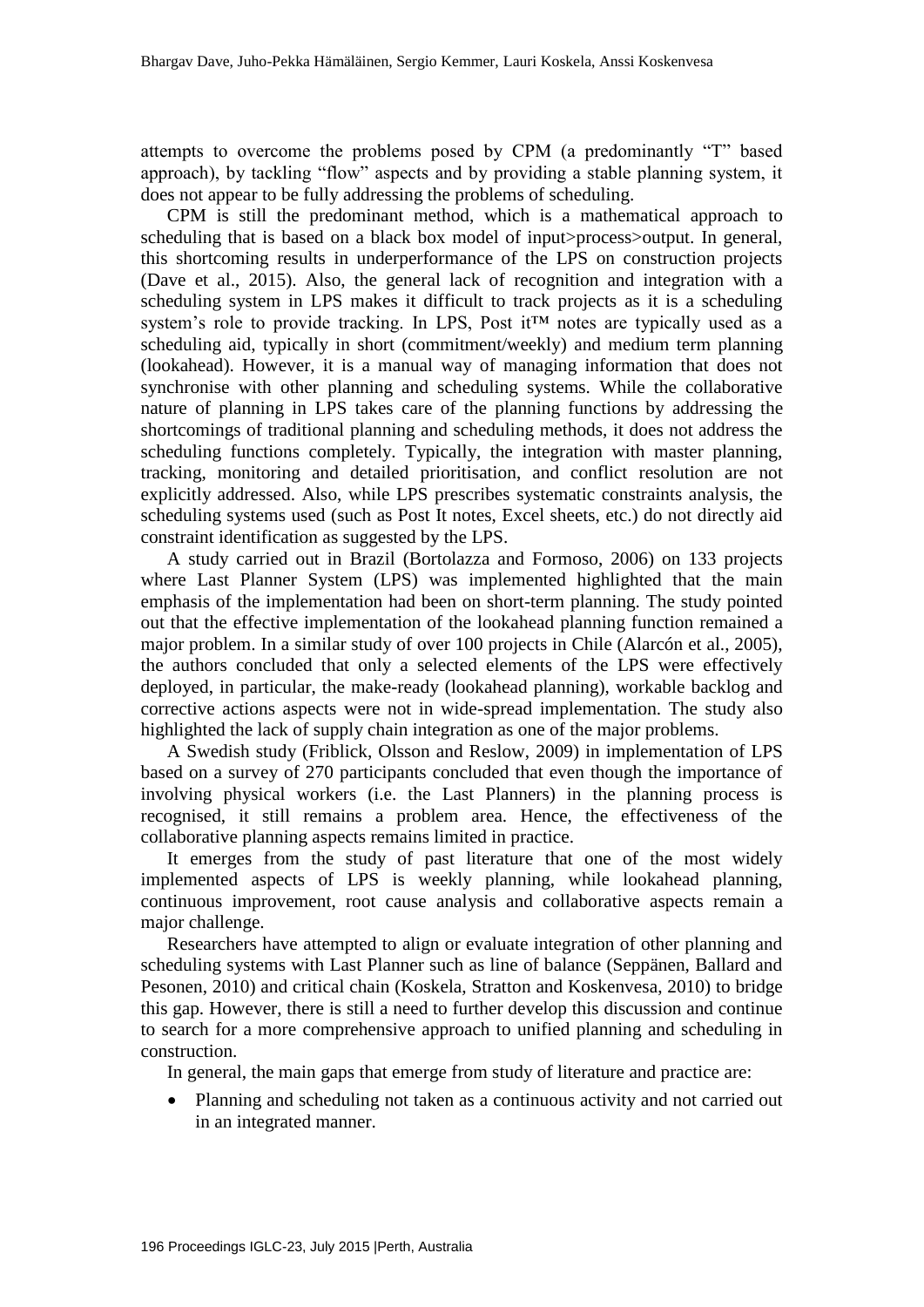- $\bullet$  Interface between difference schedule resolutions  $-$  i.e. top level, medium level and short level schedules is not developed well.
- Task continuity and visualization of flow are missing from the plan and schedule.

#### **DISTINCTION BETWEEN PLANNING AND SCHEDULING**

Oberlender (2000) distinguish planning and scheduling activities as "Project planning is the process of identifying all the activities necessary to successfully complete the project. Project scheduling is the process of determining the sequential order of the planned activities, assigning realistic durations to each activity, and determining the start and finish dates for each activity. Thus, project planning is a prerequisite to project scheduling because there is no way to determine the sequence or start and finish dates of activities until they are identified." Both these terms have been used interchangeably in construction and not much distinction has been made. While, it is not within the scope of this paper to provide a conceptually deeper explanation of these two, the main emphasis in this paper is on scheduling. However, it is implied that a better scheduling method would lead to a better planning output.

#### **SUMMARY**

A wide range of literature already exists on the performance of the Last Planner system in various countries. While most studies indicate an overall success story where the Last Planner system improves the overall performance of the project, some also highlight the barriers to implementations and challenges. The majority of the barriers indicated tend to be related to the softer aspects of implementation, such as people and organisational processes, however this in this study the focus is mainly on the functional aspects, i.e. components of the Last Planner system.

### **NEED FOR A UNIFIED THEORY**

Construction planning, and indeed subsequently the whole field of project management, has developed through the emergence of new methods rather than as an outcome of new theoretical insights. Here, the foremost method has been the Critical Path Method (CPM). Also several important alternatives to it, such as the Last Planner System (LPS) and Critical Chain (CC) have their origin in attempts to rectify identified shortcomings of CPM. In contrast, the methods based on line-of-balance (LOB) have had an independent origin.

In prior theoretical work, the underlying theory of traditional project management has been decoded, along with alternative, competing theories (Koskela and Howell, 2002). Also the theories inspiring especially the Last Planner System have been analysed (Koskela and Ballard, 2006).

However, in spite of these advances, the full potential of theory has not been utilized. The theoretical critique against CPM has hardly diminished its use. In practice, there is a trend towards integrating different methods. For example, CPM is customarily used in connection to the Last Planner system, for master planning. In the use of LOB based methods, the need for Last Planner has been felt. These practical developments indicate that there would a need for a unified theory of construction planning.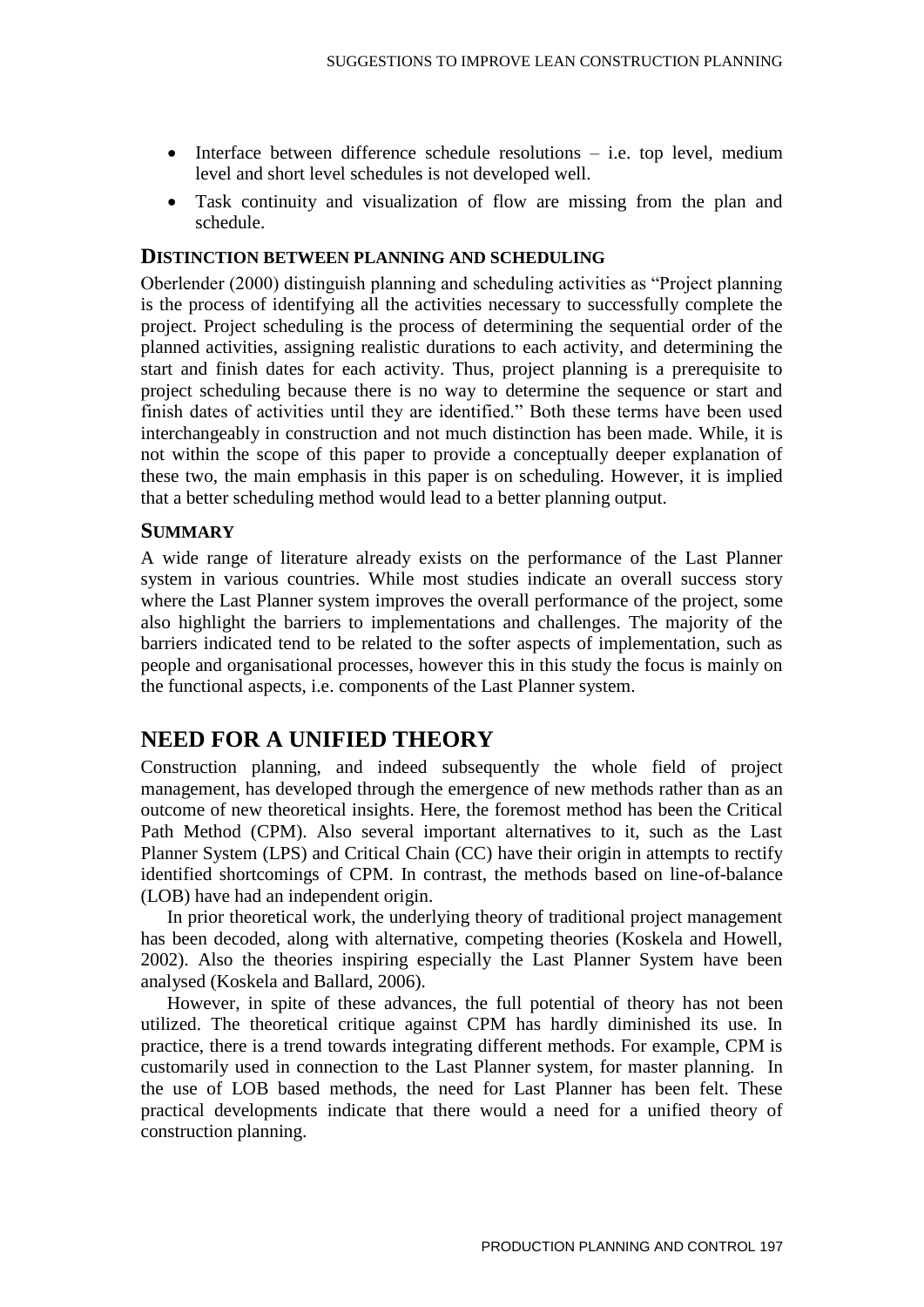However, the development of a unified theory is not without challenges. Perhaps the most difficult, and also subtle, difficulty is that our theoretical notions are largely CPM centred, either justifying it or providing alternative solutions. This implies that such parts of aspects of construction planning, on which CPM is silent, will not be visible in our theoretical understanding.

This paper does not aim at developing a unified theory. Rather the aim is more modest: to present some elements which arguably should be included into the unified theory, and which might be usable already as such. We contend that the following elements fall into this category:

- The requirement for continuity (of work, location and time)
- The requirement for visuality of the plan and its preparation.

These two elements represent differing shortcomings of the origin of construction planning, namely CPM. The lack of continuity in CPM is an error even when judged against the logic of the CPM itself, namely, without continuity, tasks will not be optimal. This problem has not been solved in LPS or CC.

In turn, the lack of visuality has become visible through the diffusion of visual management techniques as such, and also through attempts to create production control based on visual management (Brady, 2014).

## **MAIN FEATURES REQUIRED FROM A SCHEDULING SYSTEM**

Table 2 attempts to describe the desired functions of planning and scheduling systems and the roles they need to perform on a construction project (Barták, 1999; Garrido, Salido and Barber, 2000). As noted, a scheduling system should be able to meet several purposes, ranging from sequencing and synchronization to management and monitoring (tracking) of operations, among others functions (Table 1). Despite being useful as a starting point for developing a project schedule, this list of features should not be understood as exhaustive, especially when approached from a lean standpoint. So, a question emerges here: is there any other feature that a scheduling system should contain when approached from a lean perspective? The answer is yes; there are other features that could and should be addressed in a scheduling system when it considers the lean concepts and principles as its theoretical background. These are explored as follow.

**Flow.** First and foremost, flow has to be properly recognized. In order to do that, aspects such as continuity of tasks and transparency, achieved by the use of highly visual scheduling techniques, should always be taken into consideration. Schedulers should be able to identify visually conflicts resulting from poor allocation of trades on site as well as recognizing the project's critical path so better decisions can be made promptly.

**Integration between planning levels.** Second, a lean scheduling system should allow for integration between different planning levels. The flow of information from the short-term and medium-term schedules to the long-term plan should be seamless. In other words, planners should be able to know quickly the strategic implications of operational problems as well as there should be a better way to evaluate the repercussions in the master plan of decisions made during the scheduling process. Regarding to the latter, this issue can be more easily verified in complex projects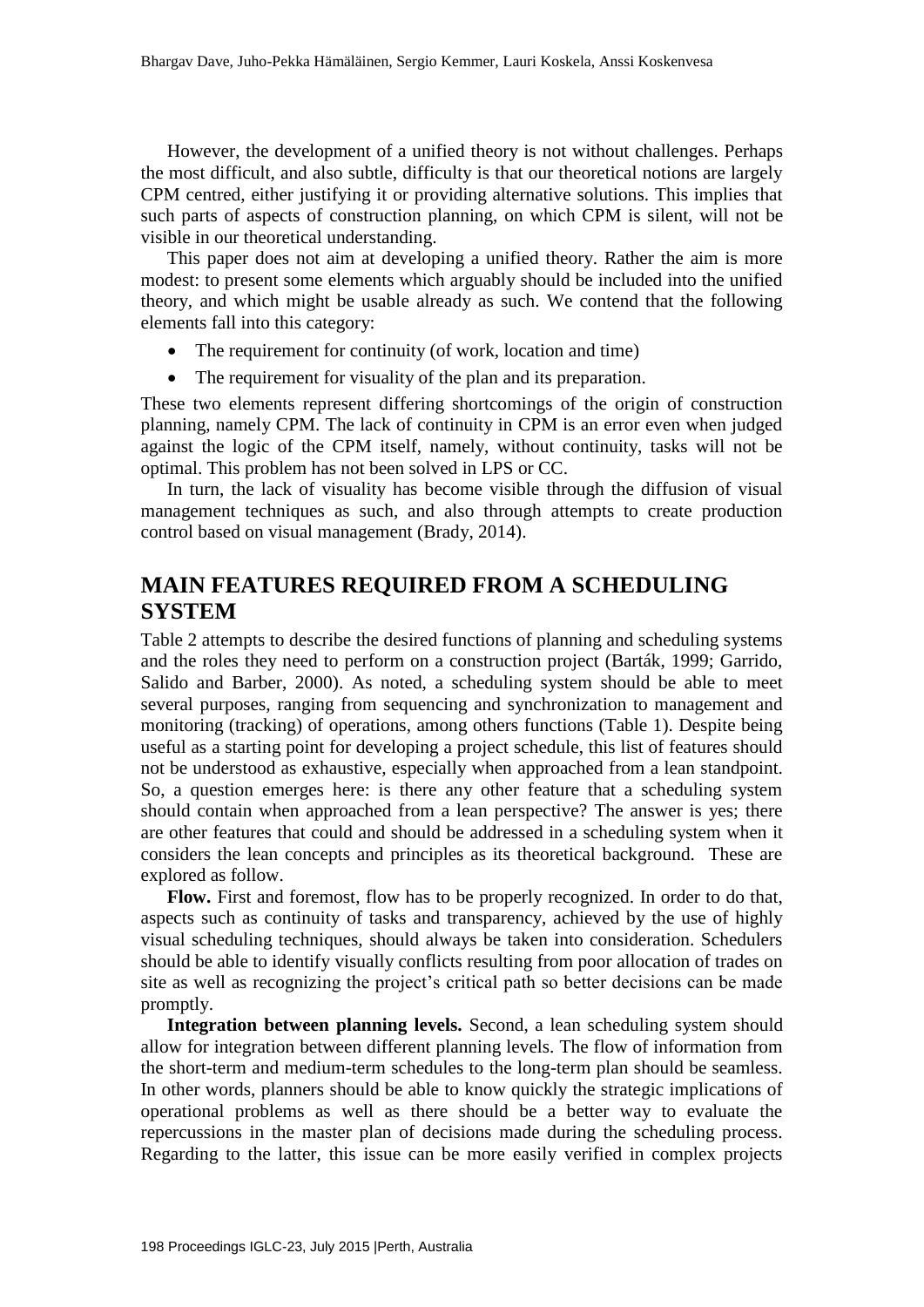where the high number of workflows and interdependencies might make difficult and laborious the analysis and identification of the best solution in terms of scheduling for the project as a whole.

| <b>Planning</b>                                                                           | <b>Scheduling</b>                                                |  |  |  |
|-------------------------------------------------------------------------------------------|------------------------------------------------------------------|--|--|--|
| What to make                                                                              | How best to make it – execution                                  |  |  |  |
| When to make it – initial sequencing and<br>temporal constraints (at the milestone level) | Detailed sequencing at the task level                            |  |  |  |
| How much to make                                                                          | Synchronisation of activities and resources                      |  |  |  |
| Where to make it                                                                          | Priorities, constraints and conflict                             |  |  |  |
| What resources are required                                                               | Monitoring execution (tracking) and<br>resequencing/rescheduling |  |  |  |

*Table 2 - Features of planning and scheduling (Barták, 1999; Garrido et al., 2000)*

**Value Generation.** Last, but not least, it is important to mention the need for maximizing value generation through scheduling. This feature has been addressed previously in the paper wrote by Ballard (2000) and (Ballard and Howell, 2003). In order to further develop the Last Planner System of production control, the authors introduced a technique called phase scheduling as a way to perform the scheduling function in construction projects. According to those authors, the purpose of using such a technique is "*to produce a plan for completing a phase of work that maximizes value generation and one that everyone involved understands and supports*". To this end, they recommended the use of pull techniques along with team planning to develop the phase scheduling.

It is worth mentioning that (Ballard and Howell, 2003) acknowledge that the phase scheduling is not the only technique for performing the scheduling function. In this respect and in view of the features aforementioned, the line of balance (LOB) emerges a suitable option as it provides great visibility for the flows of work in a construction site as well as spatial information, therefore enabling managers to assess easily whether tasks have been schedule continuously and whether there are spatial conflicts occurring between different trades. Also, current LOB computerized systems (e.g. Vico System) allow for the identification of the critical path as well as resource allocation, not to mention its ability to speed up the analysis and update of project schedules in an efficient manner. Therefore, it is argued that LOB should be seen as the proper technique for scheduling when lean principles are taken into consideration.

#### **SUGGESTIONS FROM PRACTICE FOR A PLANNING AND SCHEDULING PROCESS**

The following has been developed through observations from implementing integrated planning and scheduling in construction projects. It is not meant to be taken as a wholesome solution, but an initial attempt to overcome the difficulties raised above.

- Planning and scheduling should start with these basic steps:
- Creating the location breakdown structure (LBS)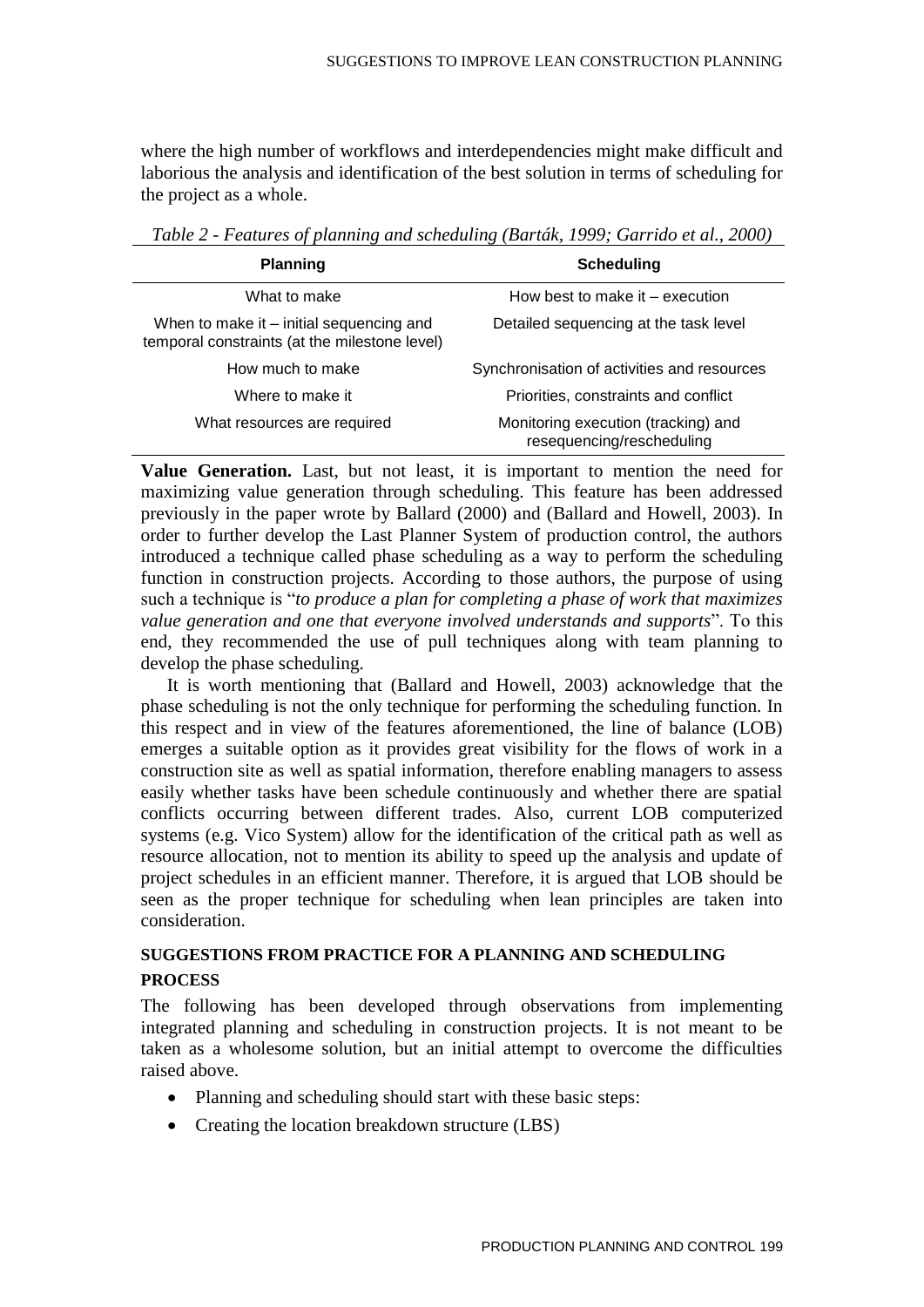- Identifying the activities and their dependencies (completion order) required for constructing the building (both structural and MEP)
- Dimensioning the activities based on the information available, quantities, consumptions, resources (production factors) and also the know-how of the specific trade contractor. After this the schedule optimization should be carried out.

LBS is one of the main required aspects for the flow. Sometimes it is needed to have different LBS for different phases of the project such as the frame phase and the interior phase as the focus in production is on different things. Activities should be based on locations and should be planned as continuous tasks through the locations to ensure flow is maintained.

The next and as important thing is to identify the correct activities for the project and visualize these activities at the right level. Figure 1 demonstrates one such activity, where screeding and painting are represented as a single activity (as they are in most instances). Figure 2 shows the same activity after it has been expanded and both screeding and painting are displayed as separate activities. It can be seen here that there are clashes between these activities that would lead to problems in execution. However, these problems would not be identified if the activities are not visualized at the correct level.





*Figure 1 - Summary task of screeding and painting*

*Figure 2 - Screeding and Painting after expanded*

In addition to the location based scheduling, and visualizing activities at the correct level, it is also possible to explain each location and timeframe as a self-contained box (albeit with interfaces with other boxes) as shown in Figure 3. In other words, all work related to that activity and location should be completed within the timelocation box, if this principle not followed then it may result in delays or clashes with other activities. For example, it is pertinent for the last planners to understand that they have required resources to perform all activities within a time location box once it is expanded.

The duration of an activity is the third important step before the schedule optimization. The duration of a task comes from the equation: quantities x consumption (man-hours / units) divided by the number of resources. The technique is widely used in Finland due to the popularity of the RATU database (see Ratu website, accessed April 6th, 2015), which provides consumption information and standard work methods for construction activities. If one wants to assign the duration based on the experience, the schedule should still be updated with information mentioned in the equation above. Then in case of a production problem, one can find out which part was incorrect: miscalculated quantities, wrong resource assumption or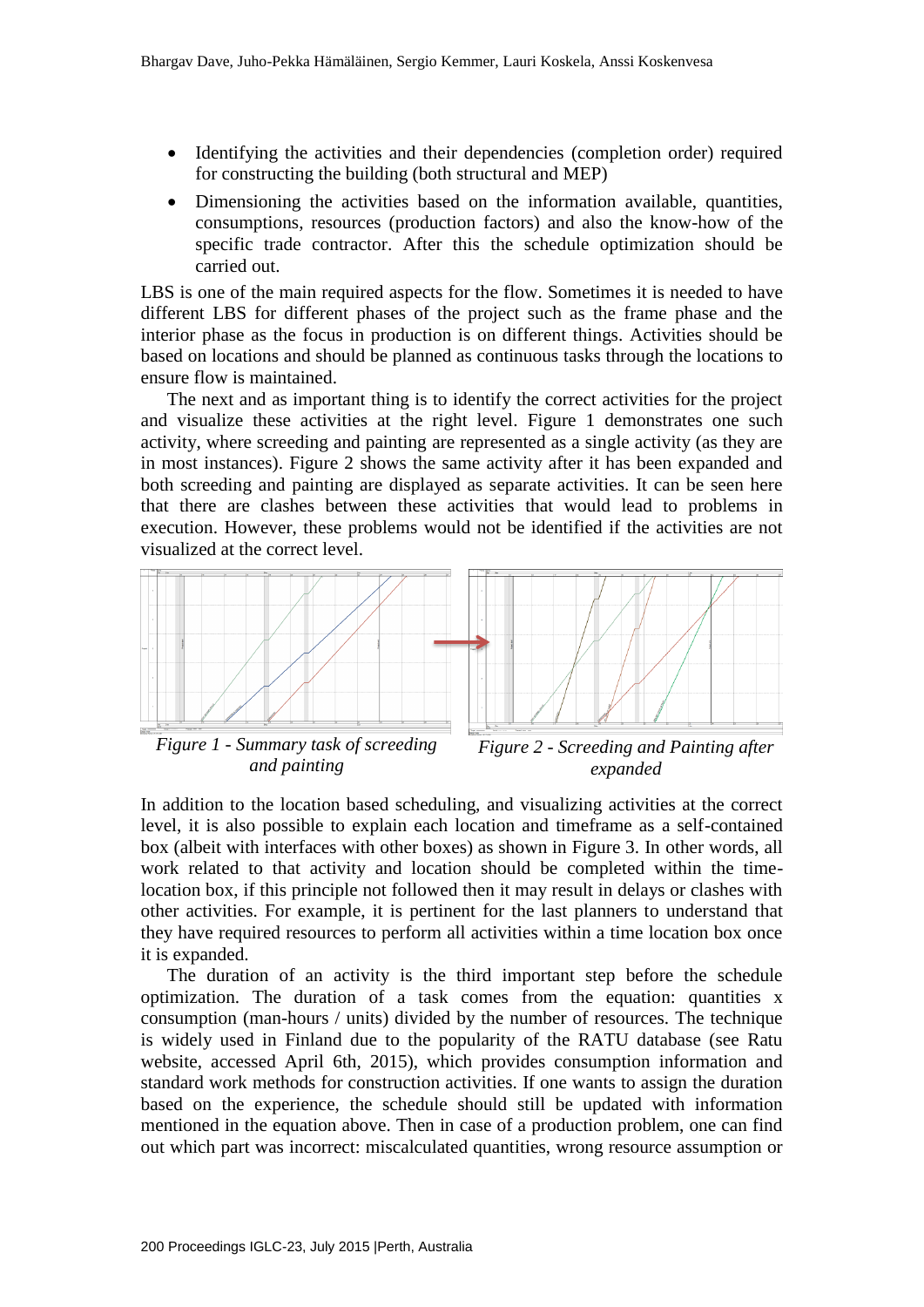

wrong consumption, which would aid continuous learning and help predictability of resource allocation in future.

*Figure 3 - Activity planning visualisation with location-time boxes*

When these steps are done properly one can optimize the schedule, optimize the flow of resources and make sure that the production rates are consistent through every location and communicate the findings with the sub-contractors. It is important to pay attention to resource allocation based on resource consumption, as with Lean and Last Planner while it is possible to steer the project execution towards the schedule and minimize variation, it does not help if the original schedule is inadequate.

In practice, it is observed that quite often these basic things are not done correctly (or at all) and there is a strong need for intervention, which is where Last Planner is useful. But from lean perspective, these aspects should be managed in advance, and the need for intervention should be minimised. The main ingredients of People, process and tools should be sufficient for proper planning and scheduling if they work in a synergistic way.

### **CONCLUSIONS**

The Last Planner system of production management is one of the most popular lean tools being deployed in construction companies across the world. It was originally designed to address practical gaps in the production management process in construction, specifically those left by the Critical Path Method system. However, there are still gaps in the overall planning and scheduling system in construction and role of long range, medium range and short range scheduling system and their interfaces with Last Planner and Location Based Scheduling are not fully understood or explained. This results in gaps in the overall production management system. The lack of an authoritative and in-detail exposition of this system, as well as the missing of an accessible theoretical explanation, figure among the main reasons. While a wider and deeper analysis is warranted, the initial insights discussed provide directions for further amelioration of production control in construction.